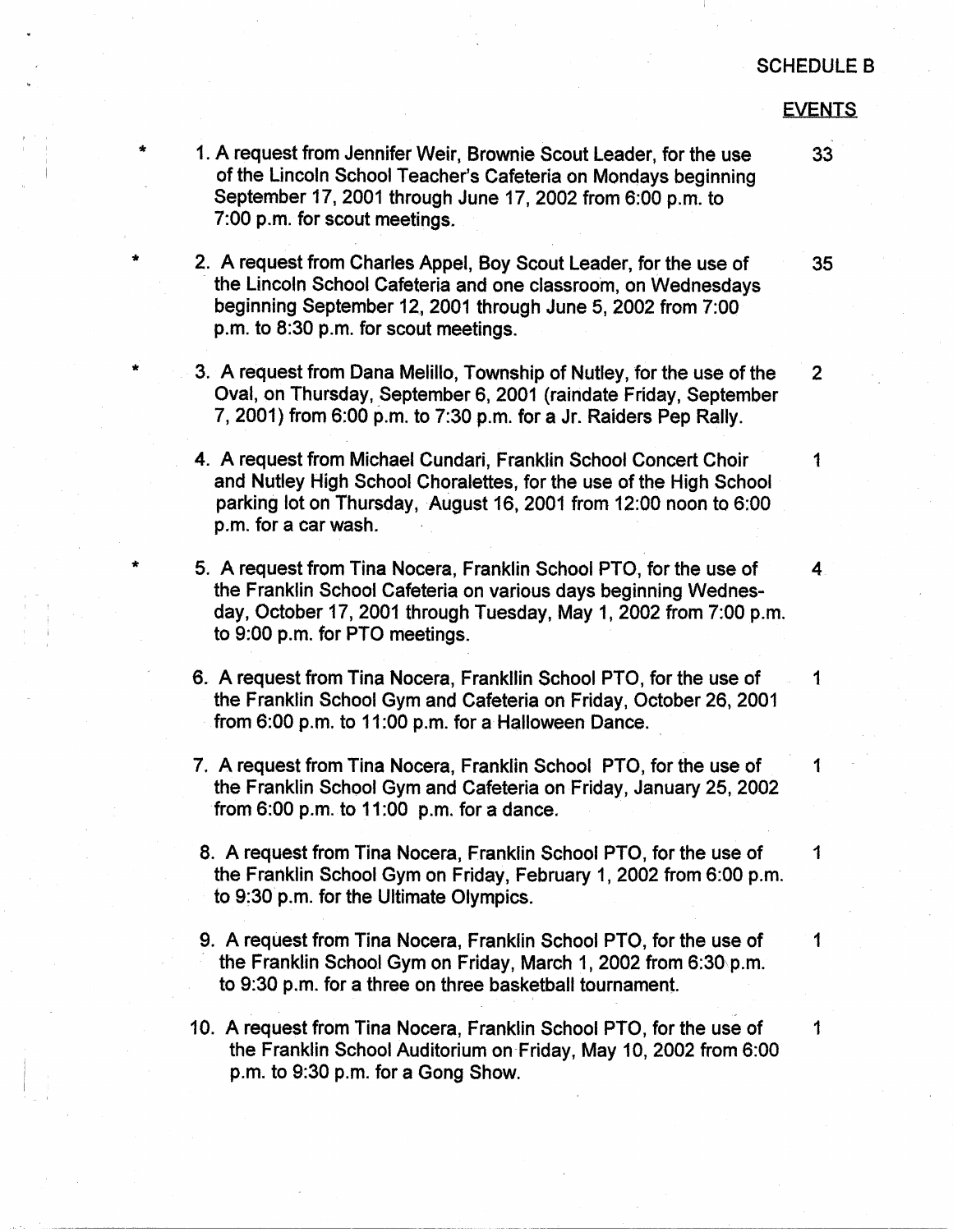#### **EVENTS**

11. A request from Tina Nocera, Franklin School PTO, for the use of 1 the Franklin School Gym and Cafeteria on Friday, March 22, 2002 from 6:00 p.m. to 10:30 p.m. for a spring dance.

I . ' I

\*

\*

\*

\*

- 12. A request from Christina Osieja, Nutley High School PTO, for the use of the High School Teacher's Cafeteria for various Wednesdays (1Tues.), from September 19, 2001 through May 15, 2002 from 7:30 p.m. to 9:00 p.m. for PTO meetings.
- 13. A request from James Silvestri for the use of the Franklin School or Radcliffe School Gym on various Fridays from September 7, 2001 through December 14, 2001 from 7:00 p.m. to 9:00 p.m. for basketball use.
- 14. A request from Susan Andreana, Radcliffe School PTO, for the use of the Radcliffe School Gym and Kitchen, various Tuesdays from · September 11, 2001 through May 28, 2002 from 7:00 p.m. to 10:00 p.m. for PTO meetings.
- 15. A request from Susan Andreano, Radcliffe School PTO, for the use 1 of the Radcliffe School Gym, Kitchen and Bathrooms on Friday, November 2, 2001 from 3:30 p.m. to 10:00 p.m. for a "Shop 'til You Drop" night.
- 16. A request from Susan Andreana, Radcliffe School PTO, for the use of the Radcliffe School Gym on Wednesday, Oecemember 12, 2001 from 3:30 p.m. to 9:00 p.m. and Thursday, December 13, 2001 from 8:00 a.m. to 9:00 p.m. for the annual Santa Sale.
- 17. A request from Susan Andreano, Radcliffe School PTO, for the use 1 I of the Radcliffe School Gym, Kitchen and Bathrooms on Friday, January 11, 2002 from 3:30 p.m. to 10:00 p.m. for the Big Top Circus.
- 18. A request from Susan Andreano, Radcliffe School PTO, for the use 1 of the Radcliffe Schoof Gym on Friday, January 18, 2002 from 8:00  $a.m.$  to  $7:00$  p.m. for a book fair.
- 19. A request from Susan Andreano, Radcliffe School PTO, for the use 1 of the Radcliffe School Gym, Kitchen and Bathrooms on Friday, April 19, 2002 from 6:00 p.m. to 10:00 p.m. for a family sport night.

5

8

17

2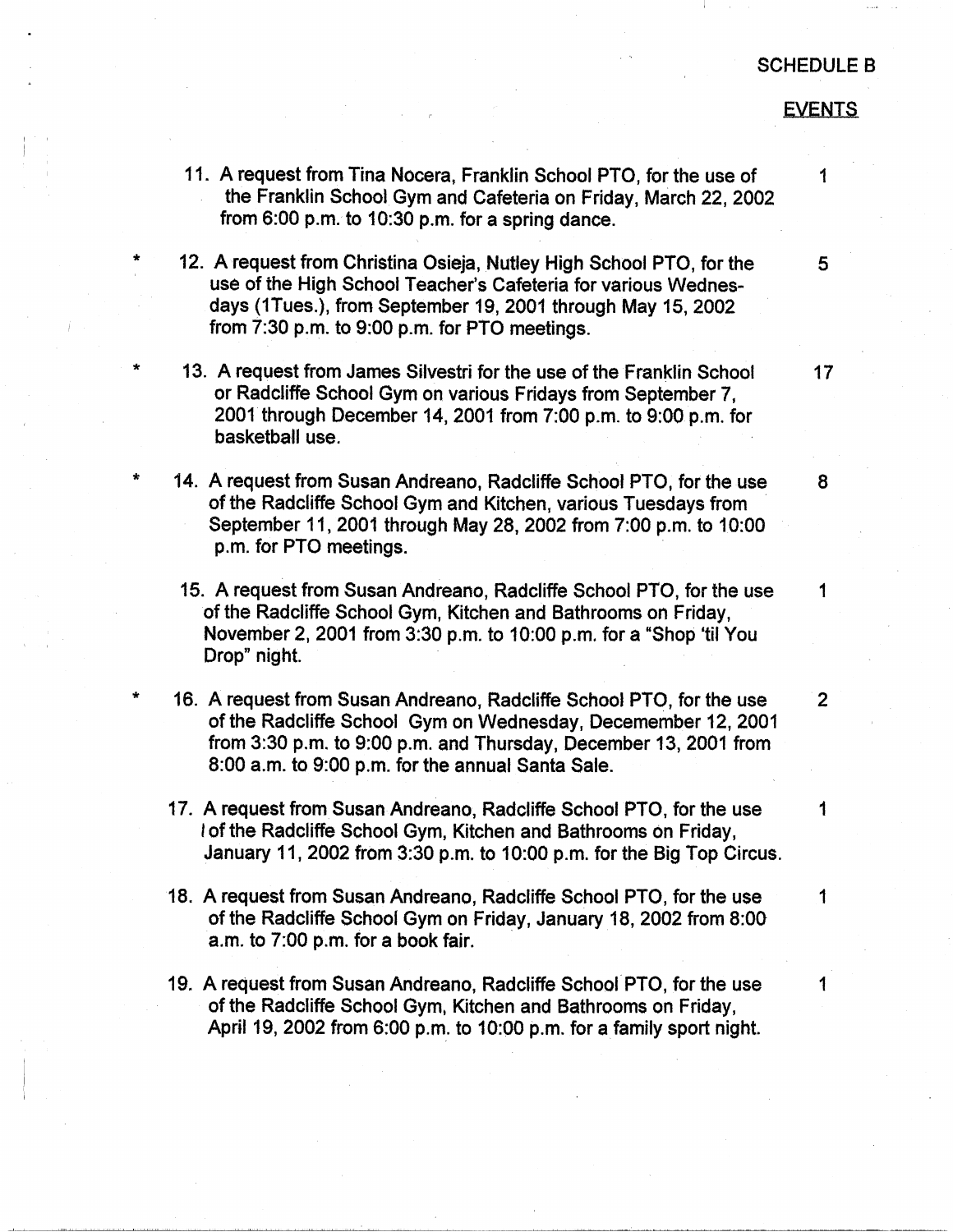## **EVENTS**

 $\mathbf{r} = \mathbf{r} \times \mathbf{r}$ \* \* \* \* \* \* \* 20. A request from Estelle Suchocki, Nutley Music Boosters, for the use 1 of the Nutley High School Band Room, Oval, and the Oval Field House on August 27 through August 30, 2001, from 9:00 a.m. through 5:00 p.m. for Band Camp. 21. A request from Madeline Cucuzza, Cheering Booster Club, for the 1 use of the Nutley High School Teacher's Cafeteria, Tuesday, September 18, 2001 from 7:30 p.m. to 9:00 p.m. for a meeting. 22. A request from Loretta Kwapniewski, Nutley Recreation Dept., for 55 the use of the Lincoln School field, Mondays through Fridays, September 3, 2001 through November 16, 2001 from 4:30 p.m. to *(*  dusk for football/soccer practice. 23. A request from Loretta Kwapniewski, Nutley Recreation Dept., for 55 the use of the Radcliffe School field, Mondays through Fridays, September 3, 2001 through November 16, 2001 from 4:30 p.m. to dusk for football/soccer practice. 24. A request from Loretta Kwapniewski, Nutley Recreation Dept., for 55 . the use of the Spring Garden School field, Mondays through Fridays, September 3, 2001 through November 16, 2001 from 4:30 p.m. to dusk for football/soccer practice. 25. A request from Loretta Kwapniewski, Nutley Recreation Dept., for 55 the use of the Washington School field, Mondays through Fridays, September 3, 2001 through November 16, 2001 from 4:30 p.m. to dusk for football/soccer practice. 26. A request from Loretta Kwapniewski, Nutley Recreation Dept., for 55 the use of the Yantacaw School field, Mondays through Fridays, September 3, 2001 through November 16, 2001 from 4:30 p.m. to dusk for football/soccer practice. 27. A request from Loretta Kwapniewski, Nutley Recreation Dept., for 2. the use of the Park Oval, Sundays, September 30 and October 21, 2001 from 12:00 p.m. to dusk for Traveling Soccer games. **28.** A request from Loretta Kwapniewski, Nutley Recreation Dept., for 7 the use of the Park Oval, Sundays, September 16 through 28, October 7 and 14, and November 4 and 11, 2001 from 12:00 p.m. to dusk for Junior Football games.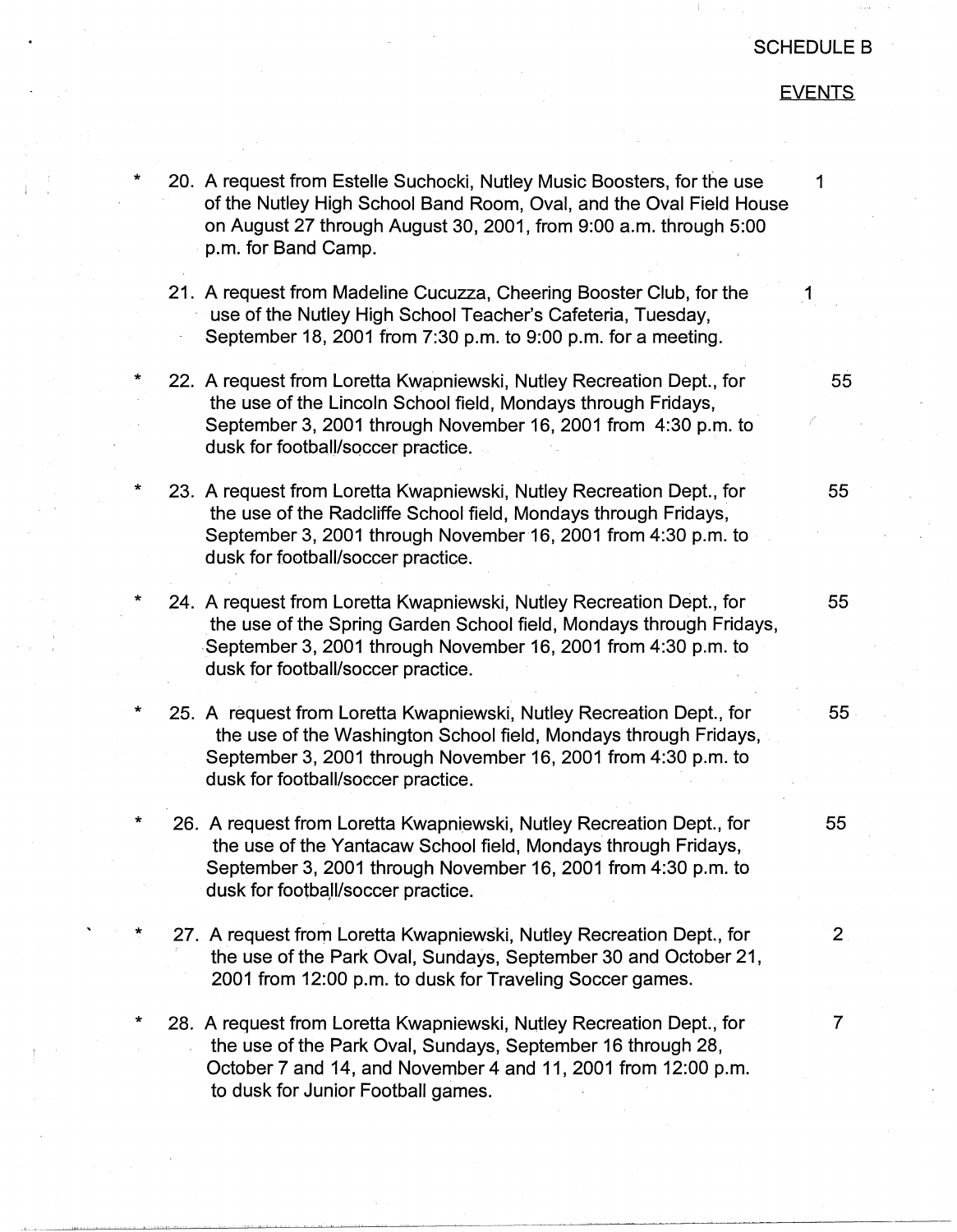## **EVENTS**

29. A request from Michael Cundari, Franklin School Madrigal Singers, 1 for the use of the Franklin School building, front lawn and parking lot on Saturday, October 27, 2001 from 7:00 a.m. to 6:00 p.m. for a Renaissance Fair. 30. A request from Maureen McMillan, Daisy Troop Leader, for the use 16 of the Lincoln School Teacher's Cafeteria on Thursdays from September 27, 2001 through May 23, 2002 from 3:15 p.m. to 5:00 p.m. for meetings. 31. A request from Maureen McMillan, Girl Scout Troop Leader, for the 14 use of the Lincoln School teacher's cafeteria on Fridays from October 5, 2001 through May 17, 2001 from 6:00 p.m. to 8:00 p.m. for meetings. 32. A request from Loretta Kwapniewski, Nutley Recreation Department, 39 for the use of the Radcliffe School Gym on Wednesdays from September 12, 2001 through June 12, 2001 from 6:00 p.m. to 8:00 p.m. for the Special Population gym program. 33. A request from Loretta Kwapniewski, Nutley Recreation Department, for the use of the Yantacaw Scoot Gym on Mondays from September 24, 2001 through May 20, 2001 from 5:00 p.m. to 9:00 p.m. for the recreation twirling program. 29 34. A request from Michele Fleitell, Football Booster Club, for the use of 1 the High School Cafeteria on Tuesday, September 11, 2001 from  $7:30$  p.m. to  $9:00$  p.m. for a meeting. 35. A request from Mark Boldrin for the use of the Radcliffe School Gym 2 on Tuesdays, October 2 and 23, 2001 from 6:00 p.m. to 7:30 p.m. for basketball. \* 36. A request from Mark Boldrin for the use of the Spring Garden School 3 Gym Tuesdays, October 9, 16 and 30, 2001 from 6:00 p.m. to 7:30 p.m. for basketball. \* 37. A request from Frank Scerbo for the use of the Radcliffe School Gym 1 on Saturday, September 15, 2001 from 2:00 p.m. to 4:00 p.m. for basketball. \* 38. A request from Barbara McGarty, Brownie Troop Leader, for the use 35 of the Lincoln School Cafeteria on Fridays from October 5, 2001 through June 14, 2001 from 3:15 p.m. to 5:00 p.m. for meetings.

I I , 111111 11 Ii , [ I IJil I:! IL'.! h[llL Li.LL.!. , ;,\_Li \_JJ\_., i \_\_ ..JJL.:....1Ll1.l.l...J....L...l.!.c..lL.\_j.J\_L - I -- -

,  $\frac{1}{2}$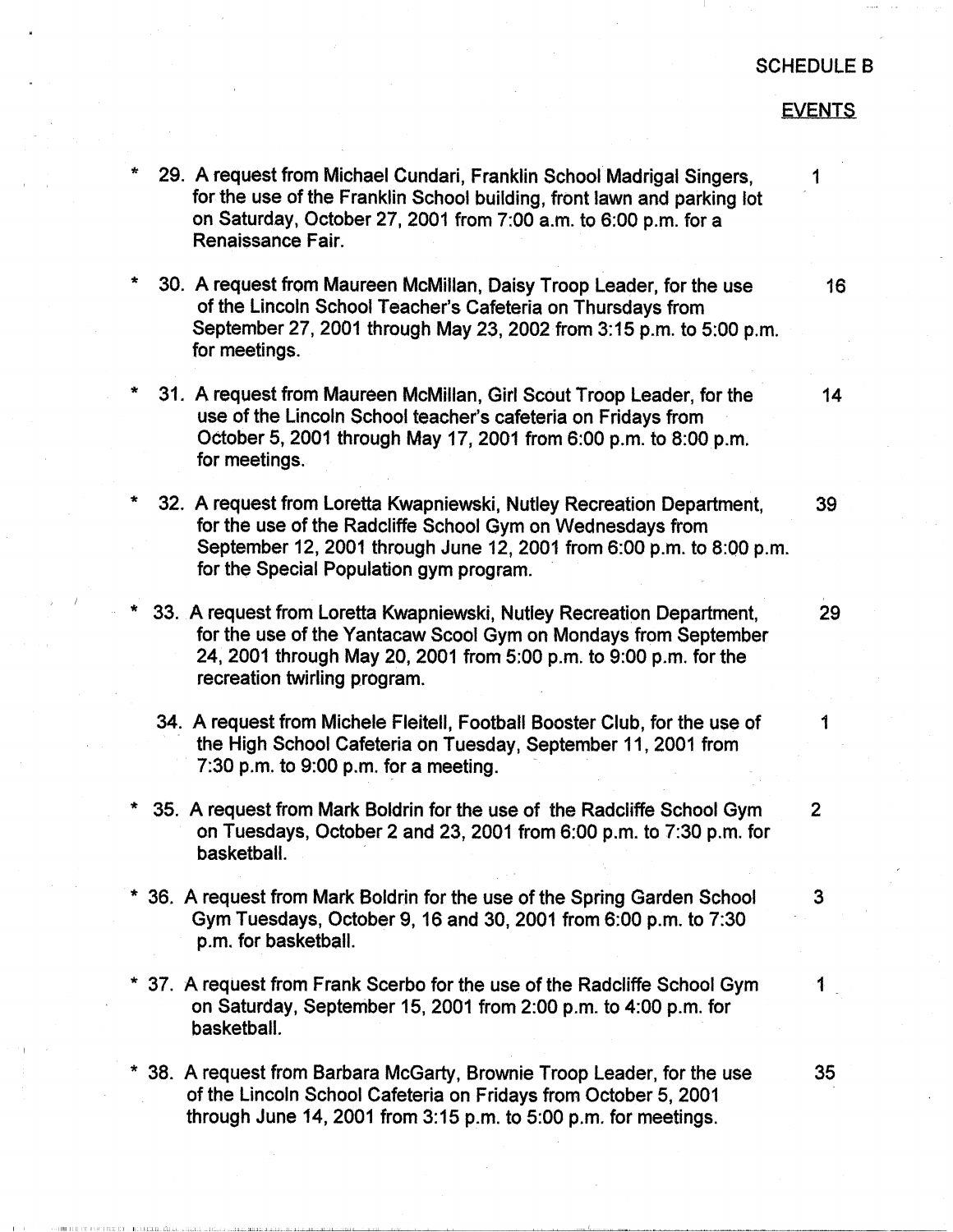## EVENTS

| $\star$ | 39. A request from Barbara McGarty, Girl Scout Troop Leader, for the use<br>of the Lincoln School Cafeteria on Fridays from October 5, 2001<br>through June 14, 2001 from $3:15$ p.m. to $5:00$ p.m. for meetings.                                                                                | 35             |
|---------|---------------------------------------------------------------------------------------------------------------------------------------------------------------------------------------------------------------------------------------------------------------------------------------------------|----------------|
|         | 40. A request from Mrs. Finniti, Fashion Show Committee Chairperson,<br>for the use of the High School Cafeteria on Wednesday, September<br>12, 2001 from 7:00 p.m. to 9:00 p.m. for a meeting.                                                                                                   | 1              |
| Ŵ       | 41. A request from Cindy Palazzoto, CH.A.D.D. of Essex County, for the<br>use of the Lincoln School Teacher's Cafeteria on the second<br>Tuesday and third Monday of each month, from September 11, 2001<br>through June 17, 2002 from $7:00$ p.m. to $9:00$ p.m. for meetings.                   | 20             |
|         | 42. A request from Fran Umstadte, Scout Leader, for the use of the<br>Lincoln School Auditorium on Friday, September 14, 2001 from<br>$3:30$ p.m. to $4:30$ p.m. for scout sign-up.                                                                                                               | 1              |
| *       | 43. A request from William Airey for the use of the Franklin School<br>Gym on Wednesdays, September 12, 19 and 26, and Thursday,<br>October 4, 2001 from 7:00 p.m. to 9:00 p.m. for basketball.                                                                                                   | 4              |
| Ť,      | 44. A request from Rev. Thomas Ciba, Our Lady of Mount Carmel<br>Church, for the use of the Lincoln School Auditorium on Saturdays<br>from 4:00 p.m. to 6:00 p.m. and Sundays from 6:30 a.m. to 1:00<br>p.m. beginning December 1, 2001 through January 27, 2002 for<br>church services.          | 18             |
|         | 45. A request from Rev. Thomas Ciba, Our Lady of Mount Carmel<br>Church, for the use of the Lincoln School Auditorium on Friday,<br>December 7, 2001 from 6:30 p.m.to 8:30 p.m. and Saturday,<br>December 8, 2001 from 6:30 a.m. to 1:00 p.m., and 4:00 p.m. to<br>6:00 p.m. for church services. | 2 <sup>1</sup> |
|         | 46. A request from Mary Meleci, Girl Scout Leader, for the use of the<br>Spring Garden School Art Room, Thursdays, beginning October 4,<br>2001 through June 20, 2002 from 3:30 p.m. to 5:00 p.m. for troop<br>meetings.                                                                          | 16             |
|         | 47. A request from Rosemary Antonucci, Girl Scout Leader, for the use<br>of the Spring Garden School Art Room, Thursdays, beginning October<br>4, 2001 through June 20, 2002 from 3:15 p.m. to 5:00 p.m. for troop<br>meetings.                                                                   | 16             |
|         |                                                                                                                                                                                                                                                                                                   |                |

\*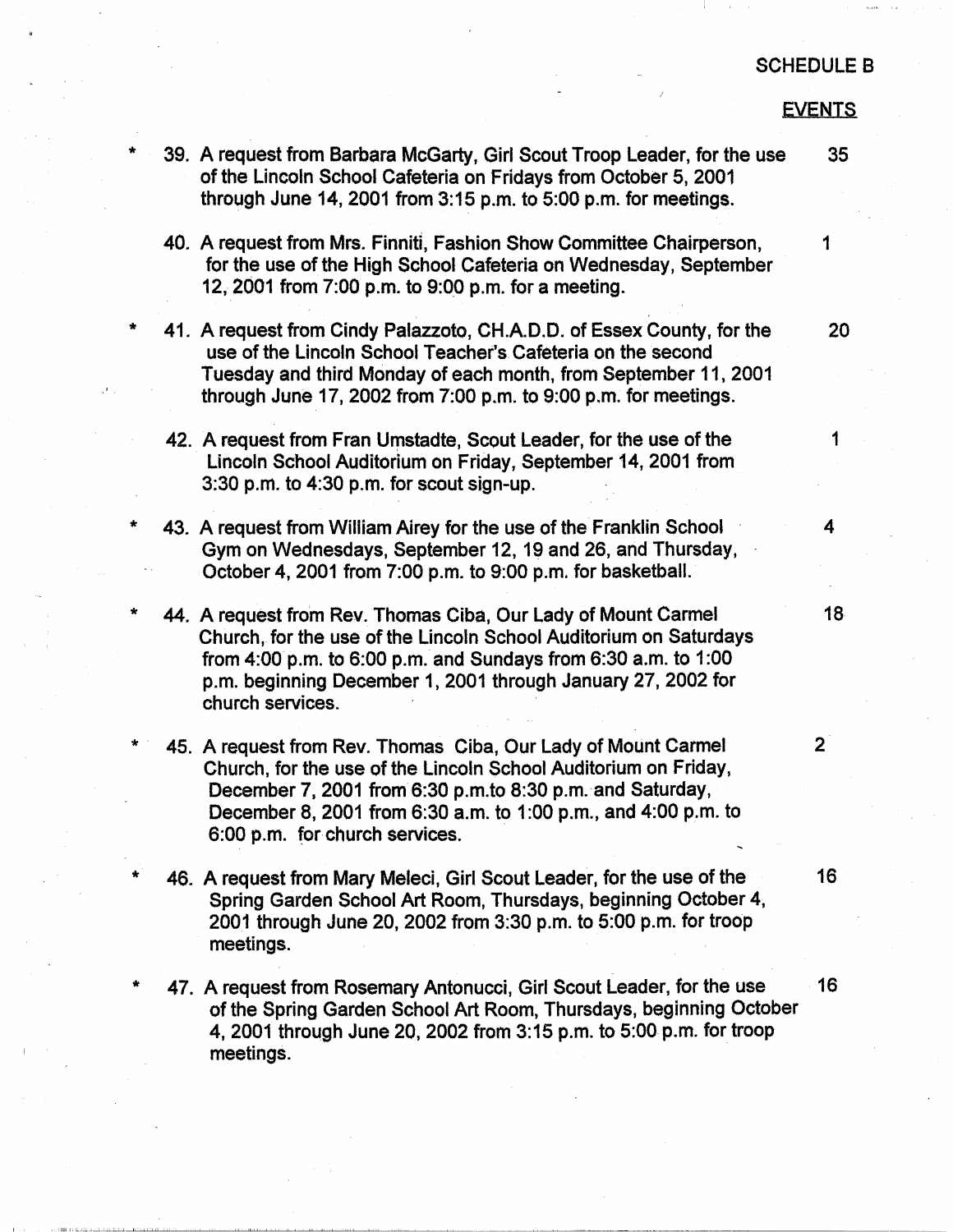## **EVENTS**

| *         | 48. A request from Deborah Guerrien, Brownie Leader, for the use of<br>the Yantacaw School Art Room, Mondays, beginning October 1, 2001<br>through June 17, 2002 from $3:30$ p.m. to $5:00$ p.m. for meetings.                                               | 30              |
|-----------|--------------------------------------------------------------------------------------------------------------------------------------------------------------------------------------------------------------------------------------------------------------|-----------------|
| ÷         | 49. A request from Lillian Dahl, Girl Scout Leader, for the use of a class-<br>room in Yantacaw School, the first and third Thursdays of every month<br>beginning October 4, 2001 through June 20, 2002 from 3:15 p.m. to<br>4:30 p.m. for meetings.         | 17 <sub>1</sub> |
| $\ast$    | 50. A request from Michele Gartiandia, Brownie Leader, for the use of<br>the Spring Garden School Art Room, the first and third Monday of<br>every month beginning September 17, 2001 through June 17, 2002<br>from $7:00$ p.m. to $8:30$ p.m. for meetings. | 19              |
| *         | 51. A request from Valerie Cerami, Scout Leader, for the use of Radcliffe<br>School classrooms every Friday beginning October 5, 2001 through<br>June 14, 2002 from 6:30 p.m. to 8:30 p.m. for den meetings.                                                 | 32              |
| *         | 52. A request from Valerie Cerami, Scout Leader, for the use of the<br>Radcliffe School Gym the third Friday of each month beginning<br>September 21, 2001 through June 21, 2002 from 6:30 p.m. to 8:30<br>p.m. for pack meetings.                           | 10              |
|           | 53. A request from Denise Monahan, Sixth Grade Committee,<br>for the use of the Lincoln School Cafeteria on Monday, September 17,<br>2001 from 7:00 p.m. to 9:00 p.m. for a meeting.                                                                         | 1               |
| ÷         | 54. A request from Patricia Banas, Cub Scout Leader, for the use of the<br>Lincoln School Auditorium and Gym on Fridays beginning<br>September 21, 2001 through May 17, 2002 from 7:30 p.m. to 9:00<br>p.m. for pack meetings.                               | 8               |
| $\pmb{*}$ | 55. A request from Patricia Banas, Cub Scout Leader, for the use of the<br>Lincoln School Cafeteria and Gym on Fridays September 28, October<br>26 and November 30, 2001 from 7:30 p.m. to 9:00 p.m. for den<br>meetings.                                    | 3               |
| *         | 56. A request from Patricia Banas, Cub Scout Leader, for the use of the                                                                                                                                                                                      | 9               |

Lincoln School Teacher's Lunch Room on Fridays beginning September 28, 2001 through December 14, 2001 from 7:30 p.m. to 9:00 p.m. for den meetings.

I , 111111 . 111111 lL 1:Ji illilli iJ,i: Lill ... Julla La D. Julia L. J. Julia L. J. L.L .. Le DOCE DOCE DI LLE LL LE LE DOCE